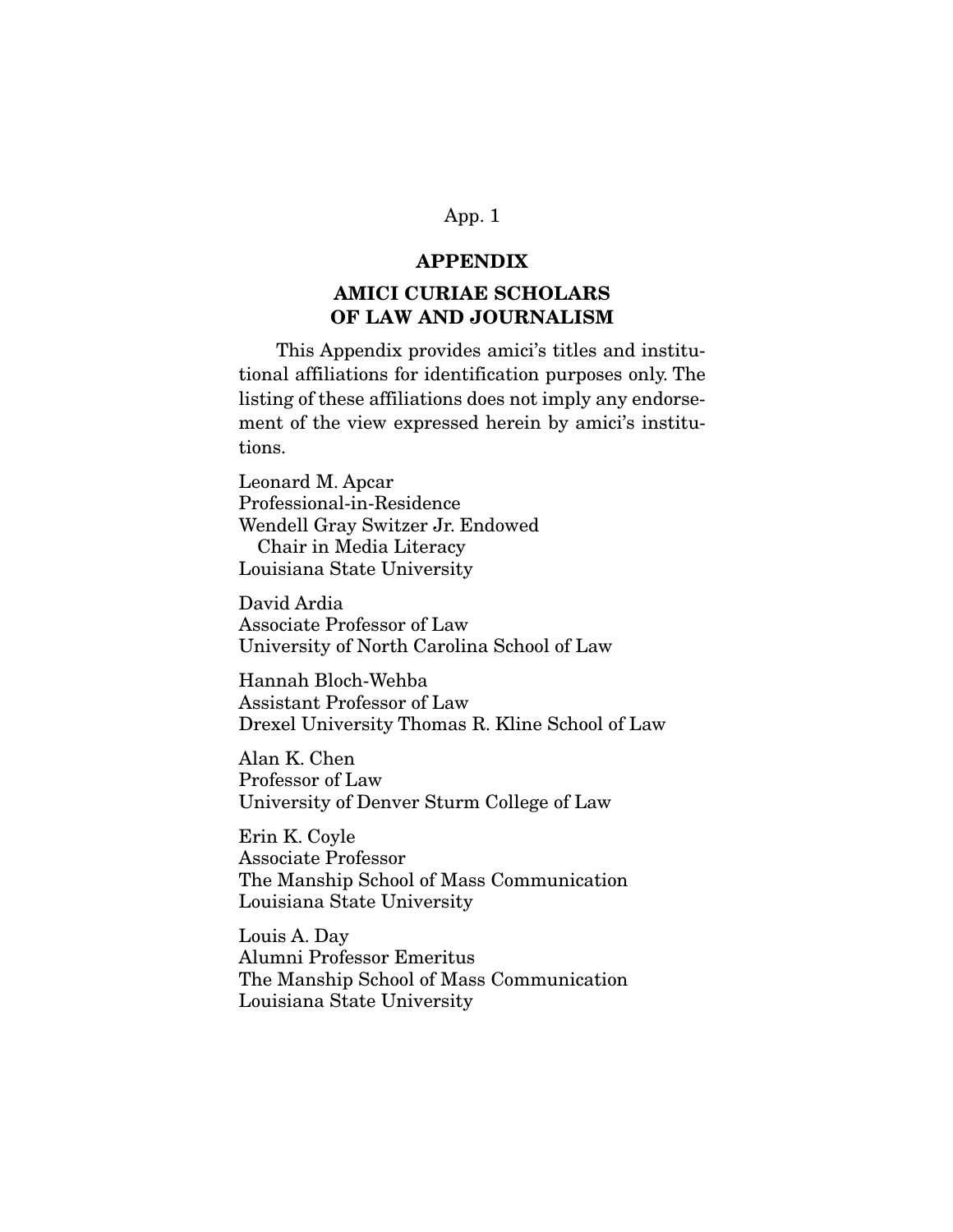### App. 2

Christopher Drew Fred Jones Greer Jr. Chair in Journalism Louisiana State University

Patrick C. File Assistant Professor of Media Law Donald W. Reynolds School of Journalism and Center for Advanced Media Studies University of Nevada, Reno

Paul H. Gates, Jr. Professor Appalachian State University

Heidi Kitrosser Robins, Kaplan, Miller & Ciresi Professor of Law University of Minnesota Law School

Justin F. Marceau Animal Legal Defense Fund Professor of Law University of Denver Sturm College of Law

Shannon E. Martin Professor of Journalism Indiana University-Bloomington

Mary-Rose Papandrea Associate Dean for Academic Affairs Judge John J. Parker Distinguished Professor of Law University of North Carolina School of Law

Derigan Silver Associate Professor Department of Media, Film and Journalism Study University of Denver